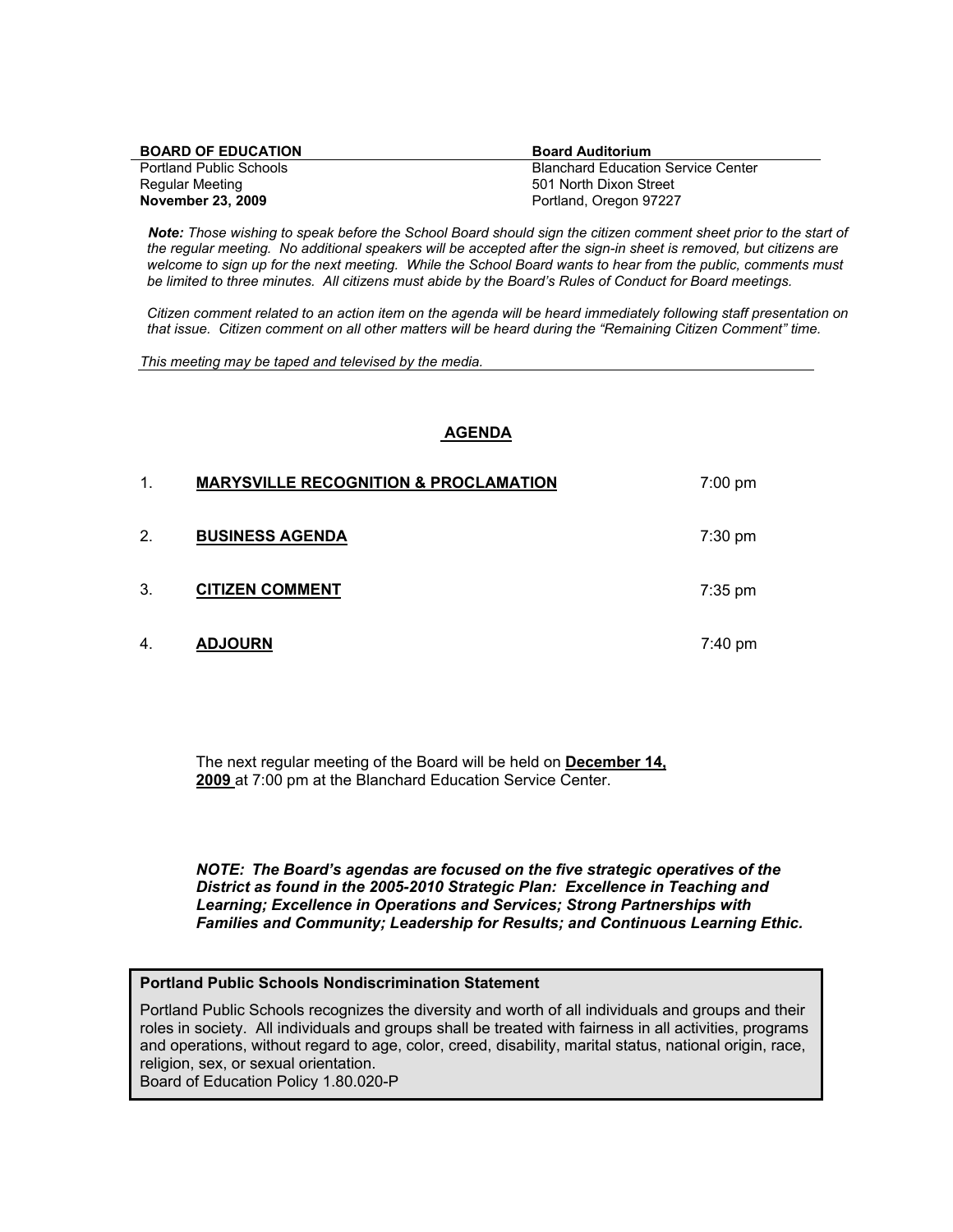### BOARD OF EDUCATION SCHOOL DISTRICT NO. 1J, MULTNOMAH COUNTY, OREGON

### INDEX TO THE AGENDA REGULAR BUSINESS MEETING

### November 23, 2009

**Board Board** Action<br>Number Number Page

#### **Personnel**

| 4178 |  |
|------|--|
| 4179 |  |
| 4180 |  |
| 4181 |  |

### Purchases, Bids, Contracts

| 4182 | Expenditure Contracts that Exceed \$25,000 Limit for Delegation of Authority |
|------|------------------------------------------------------------------------------|
| 4183 | Expenditure Contracts that Exceed \$25,000 Limit for Delegation of Authority |
|      |                                                                              |

### Other Matters Requiring Board Action

| 4184 |  |  |  |
|------|--|--|--|
|------|--|--|--|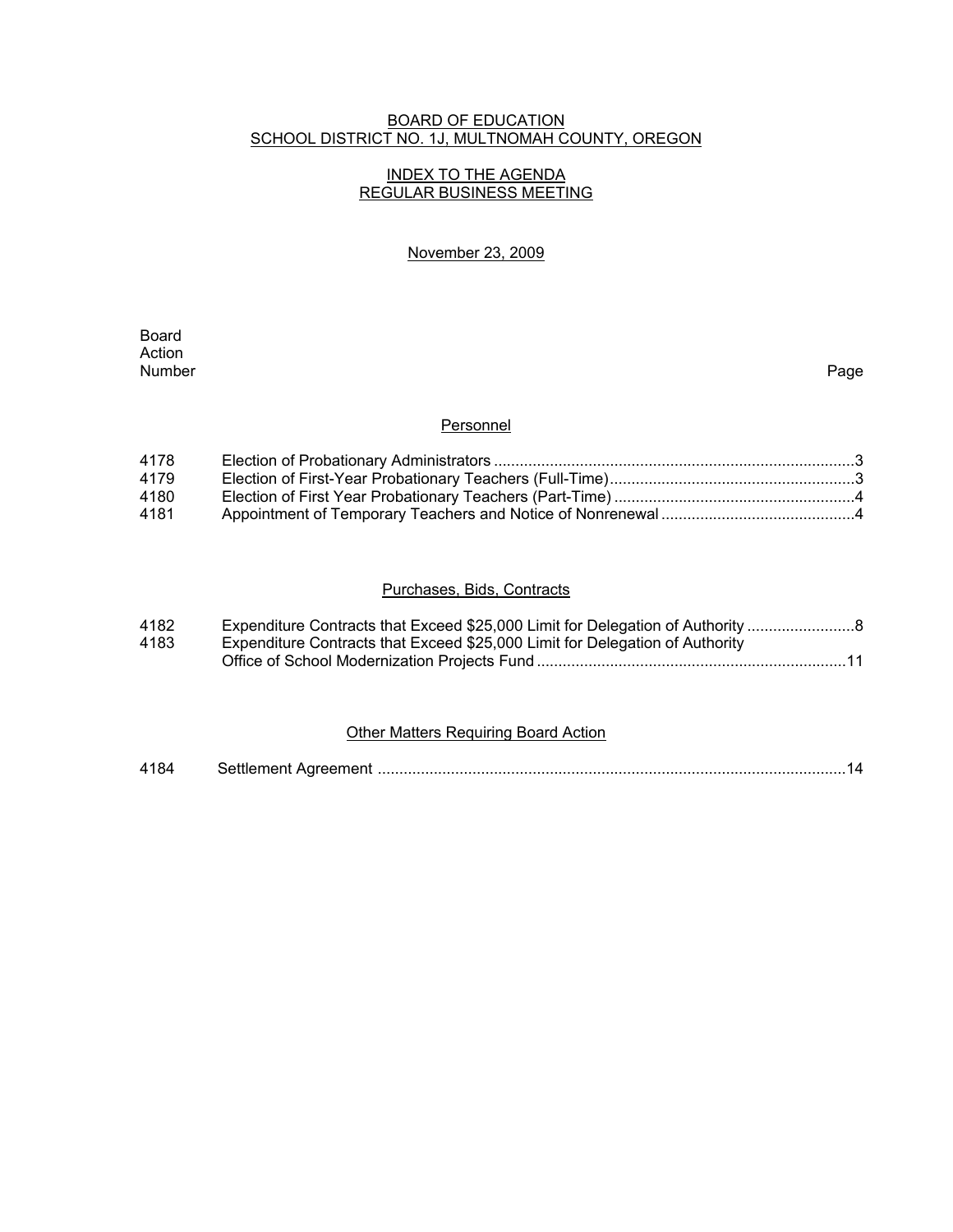# **Personnel**

The Superintendent RECOMMENDS adoption of the following items:

Numbers 4178 through 4181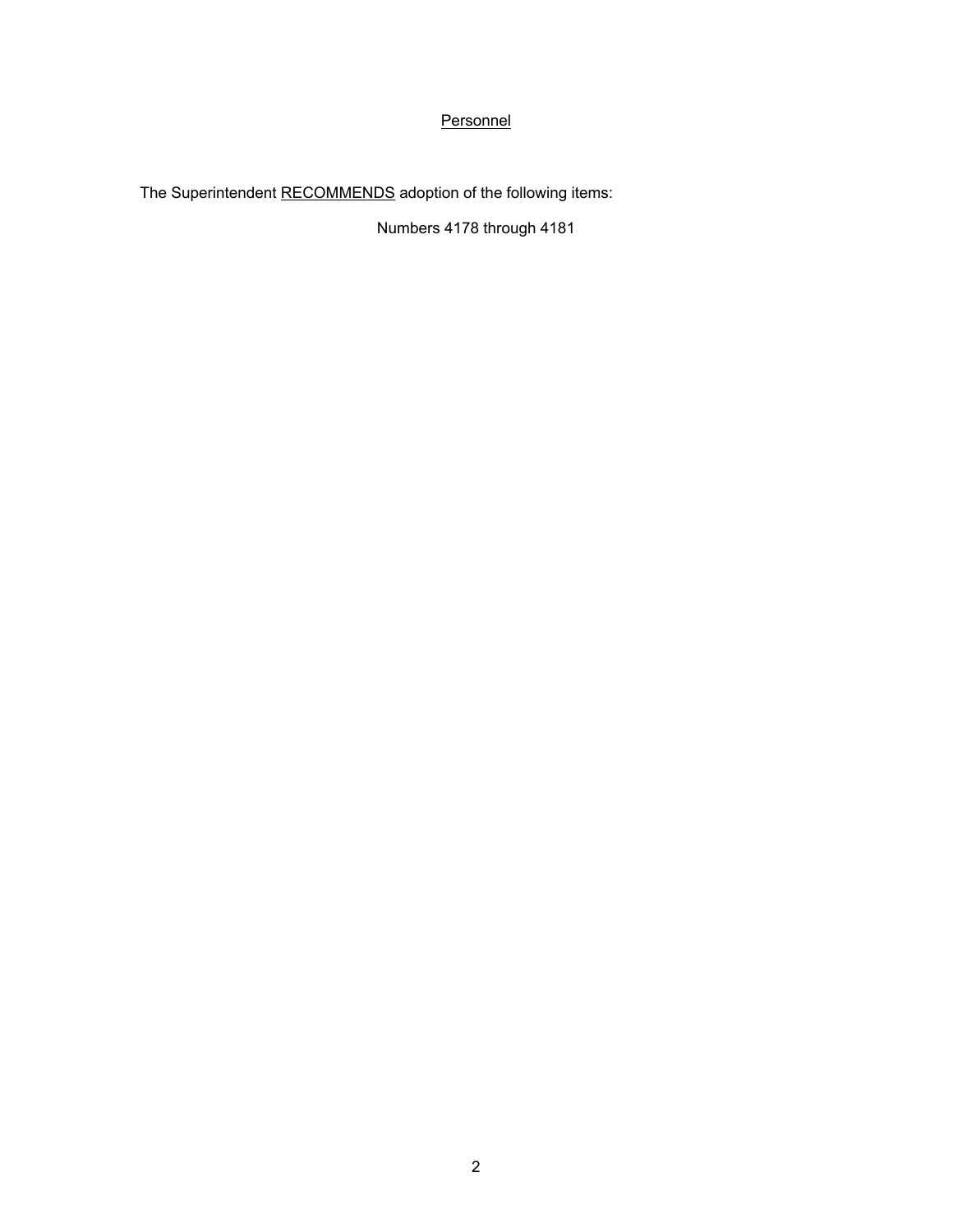#### Election of Probationary Administrators

#### **RECITAL**

The following persons have served or will serve in administrative positions with the District, and the Superintendent recommends them to the Board of Education ("Board") for election as First-Year Probationary Administrators.

#### **RESOLUTION**

The Board accepts the Superintendent's recommendation and by this resolution hereby elects as First-Year Probationary Administrators for the school year 2009-10 the following persons, according to the employment terms and conditions set out in the standard District contract, with all to be placed on the applicable Salary Guide that now exists or is hereafter amended:

| $\vert$ First | Last        |        |
|---------------|-------------|--------|
| Robert        | Tourtillott | 008180 |

*H. Harris* 

#### **RESOLUTION No. 4179**

#### Election of First-Year Probationary Teachers (Full-Time)

#### **RECITAL**

The Superintendent recommends to the Board of Education ("Board") the following named persons for election as First-Year Probationary Teachers.

## **RESOLUTION**

The Board accepts the recommendation and by this resolution hereby elects as First-Year Probationary Teachers for the school year 2009-10, upon the terms and conditions for employment contained in the standard form contract approved by the legal counsel for the District, the following persons, with all to be placed on the applicable Salary Guide that now exists or is hereafter amended:

#### *Full-time*

| First  | Last  |        |
|--------|-------|--------|
| Andrea | Kozil | 019188 |

*H. Harris*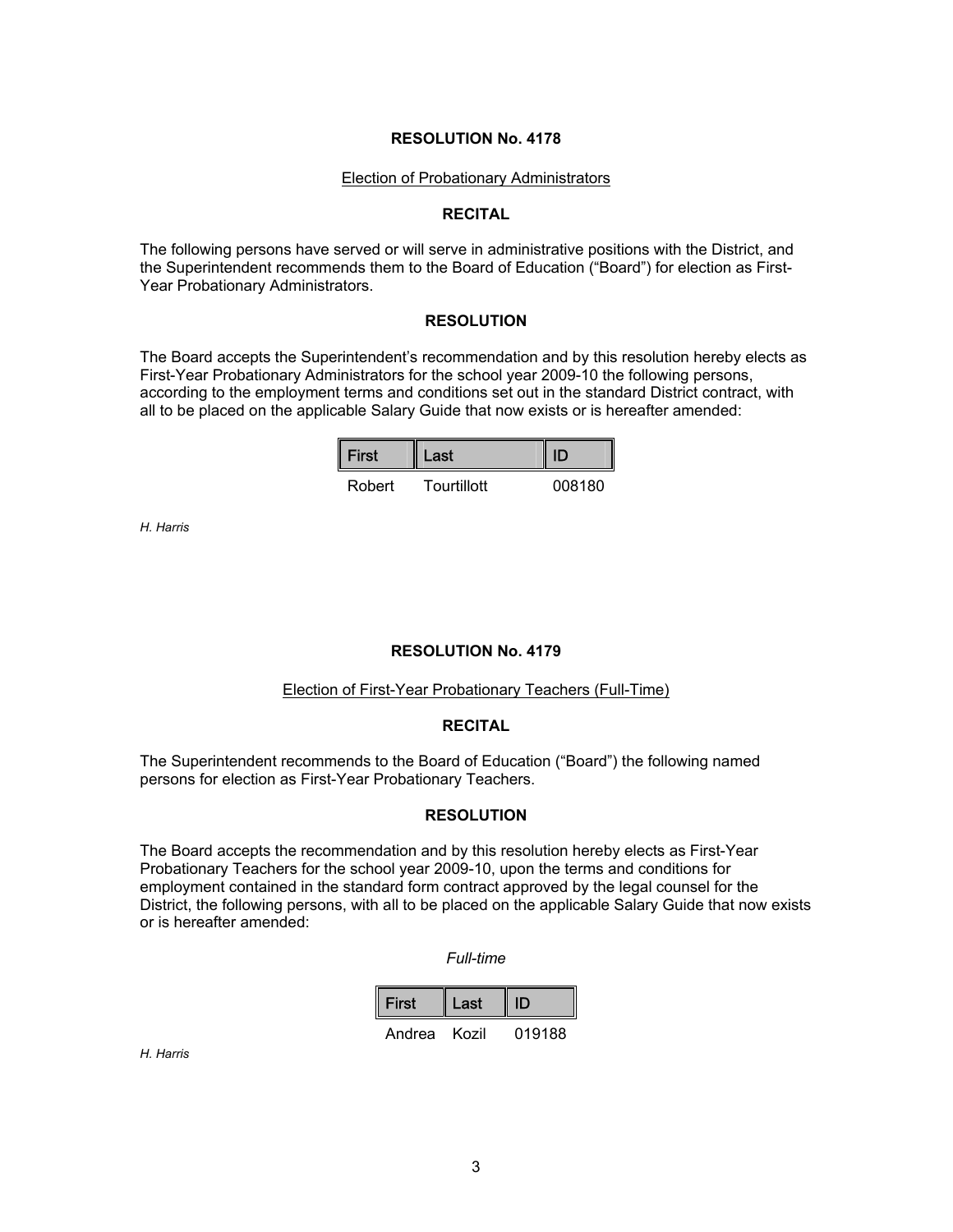#### Election of First-Year Probationary Teachers (Part-Time)

#### **RECITAL**

The Superintendent recommends to the Board of Education ("Board") the following named persons for election as First-Year Probationary Teachers.

### **RESOLUTION**

The Board accepts the recommendation and by this resolution hereby elects as First-Year Probationary Teachers for the school year 2009-10, upon the terms and conditions for employment contained in the standard form contract approved by the legal counsel for the District, the following persons, with all to be placed on the applicable Salary Guide that now exists or is hereafter amended:

*Part-Time* 

| First | Last   |        |  |
|-------|--------|--------|--|
| Reese | McLean | 019038 |  |

*H. Harris* 

### **RESOLUTION No. 4181**

#### Appointment of Temporary Teachers and Notice of Nonrenewal

#### **RESOLUTION**

The Board of Education accepts the recommendation to designate the following persons as temporary teachers for the term listed below. These temporary contracts will not be renewed beyond their respective termination dates because the assignments are temporary and District does not require the teachers' services beyond completion of their respective temporary assignments.

| <b>Full Name</b>   | Location           | <b>Job Title</b>     | <b>FTE</b> | <b>Start Date</b> | <b>End Date</b> |
|--------------------|--------------------|----------------------|------------|-------------------|-----------------|
| Aley, Robert       | <b>Franklin HS</b> | Teacher-HS Drama/LA  | 0.50       | 10/12/2009        | 6/18/2010       |
| <b>Bertram</b>     |                    |                      |            |                   |                 |
| Amling, Nicole M   | Grout K-5          | Teacher-ES Gr 3      | 1.00       | 9/8/2009          | 6/18/2010       |
|                    | Jackson MS         | Teacher-MS Gr 8      | 1.00       | 9/8/2009          | 3/29/2010       |
| Berg, Alexandra S  |                    | PhyScience           |            |                   |                 |
|                    | <b>BESC</b>        | Teacher-SPED LC Ed   |            | 11/9/2009         | 6/18/2010       |
| Bernat, Allison R  |                    | Options              | 0.50       |                   |                 |
| Bradley, Jessica M | Marshall HS        |                      |            |                   |                 |
|                    | Campus             | Teacher-HS Art/Dance | 1.00       | 10/14/2009        | 1/16/2010       |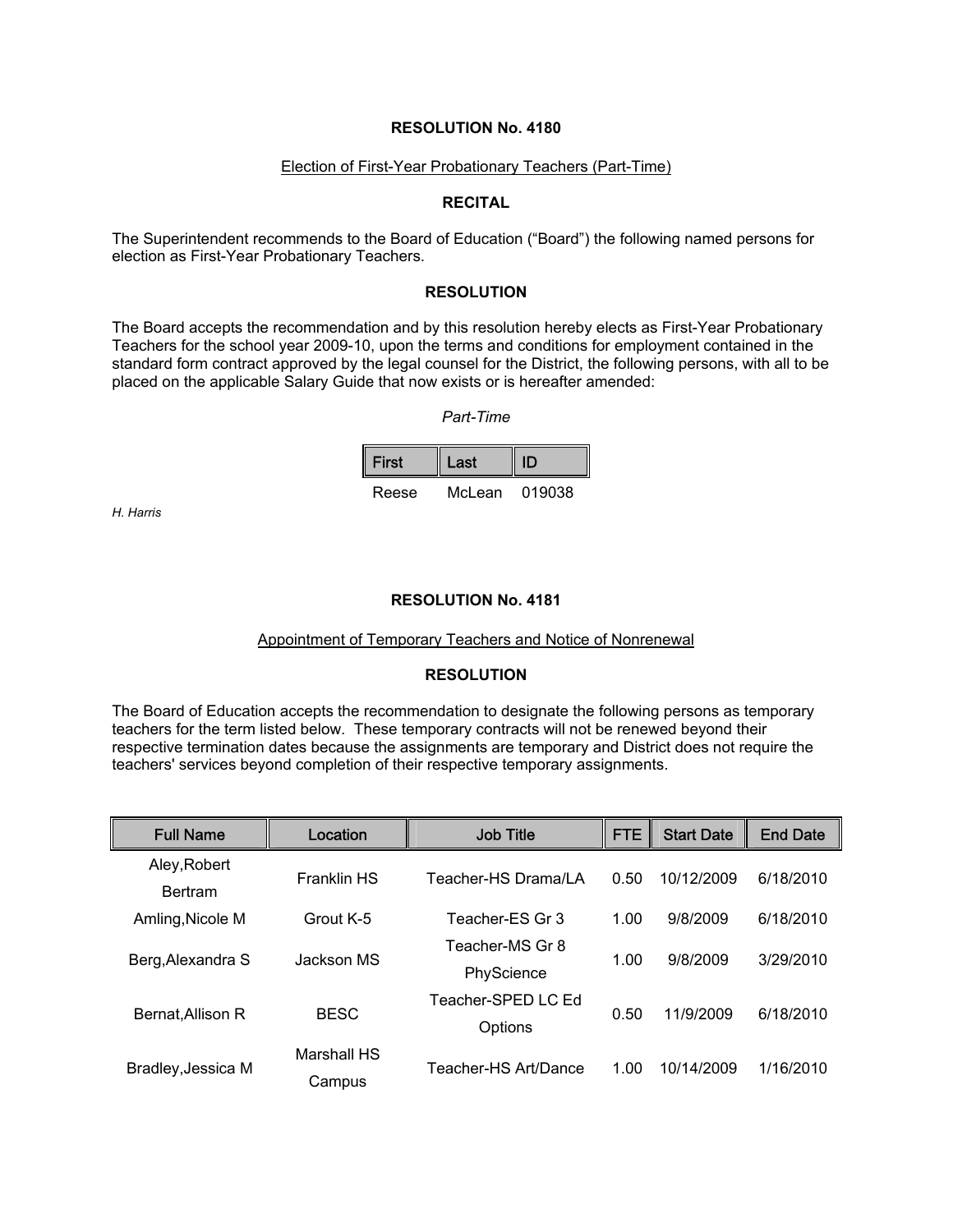| Buckwald, Alex A            | Hayhurst K-5/K-8                | Teacher-SPED Learning<br>Center       | 0.50 | 10/27/2009 | 6/18/2010  |
|-----------------------------|---------------------------------|---------------------------------------|------|------------|------------|
| Conable, Victoria K         | Alameda K-5                     | Teacher-ES Gr K                       | 0.50 | 11/9/2009  | 6/18/2010  |
| Diller, Lynnette J          | Rigler K-8                      | Teacher-SPED Learning<br>Center       | 1.00 | 11/9/2009  | 6/18/2010  |
| Dippell, Margaret J         | Grout K-5                       | Teacher-ES Gr K                       | 1.00 | 10/5/2009  | 6/18/2010  |
| Finley, Aaron P             | Bridger K-8                     | Teacher-K8 Gr 6-8 Math                | 0.50 | 9/15/2009  | 12/20/2009 |
| Fredericks, Sarah M         | <b>Bridlemile K-5</b>           | <b>Teacher-ES Literacy</b><br>Support | 0.40 | 10/15/2009 | 6/18/2010  |
| Goodman, Juliette D         | Boise-Eliot PK-8                | Teacher-K8 Literacy<br>Support        | 1.00 | 10/22/2009 | 1/29/2010  |
| Hagen, Mindy C              | Forest Park K-5                 | Teacher-ES Gr 3                       | 0.20 | 9/14/2009  | 6/18/2010  |
| Hicks, Gregor               | <b>Cleveland HS</b>             | Teacher-HS Spanish                    | 0.80 | 9/1/2009   | 4/1/2010   |
| Hubbard, Jane W             | SPED Itinerant @<br><b>BESC</b> | Teacher-SPED Adapted<br><b>PE</b>     | 0.50 | 10/15/2009 | 6/18/2010  |
| Jaffe, Janis B              | Jefferson HS<br>Campus          | Teacher-HS Spanish                    | 1.00 | 11/2/2009  | 1/5/2010   |
| Jaynes, Suzanne K           | Cleveland HS                    | Media Specialist-HS                   | 1.00 | 10/5/2009  | 3/22/2010  |
| Kinigopoulos, Maria         | George MS                       | Teacher-MS Gr 6 Math                  | 0.50 | 10/23/2009 | 6/18/2010  |
| Leben, Cathryn M            | Ainsworth K-5                   | Teacher-ES Gr 2                       | 1.00 | 9/18/2009  | 12/10/2009 |
| Lemen, Elizabeth            | Sellwood MS                     | Teacher-MS Gr6<br>Science/Gr8Math     | 0.40 | 10/22/2009 | 6/18/2010  |
| Lockman<br>Turner, Elissa C | Laurelhurst K-8                 | Teacher-SPED Learning<br>Center       | 0.50 | 11/12/2009 | 6/18/2010  |
| Markewitz, Emily L          | Vernon PK-8                     | Teacher-K8 Gr K                       | 1.00 | 10/21/2009 | 6/18/2010  |
| Montfort, Alex P            | Beach PK-8                      | Teacher-K8 Gr K                       | 0.50 | 10/16/2009 | 6/18/2010  |
| Niemann, Bruce R            | Winterhaven K-8                 | Teacher-K8 6-8<br>Technology          | 0.50 | 9/1/2009   | 6/18/2010  |
| Olson, William P            | Madison HS                      | Teacher-SPED Learning<br>Center       | 1.00 | 9/2/2009   | 11/18/2009 |
| Pierre, Patrice N           | Rosa Parks K-5                  | Teacher-ES Gr 1                       | 1.00 | 10/21/2009 | 1/23/2010  |
| Pressman-<br>James, Roberta | Hayhurst K-5/K-8                | Teacher-ES<br>ESL/Bilingual           | 0.50 | 11/3/2009  | 2/13/2010  |
| Reinholt, Jeremy F          | <b>Grant HS</b>                 | Teacher-HS SS                         | 0.60 | 11/2/2009  | 3/7/2010   |
| Seeley, Nicole S            | Jackson MS                      | Teacher-MS Drama                      | 1.00 | 11/6/2009  | 1/23/2010  |
| Tyler, Sid P                | Hosford MS                      | Teacher-MS Math                       | 0.50 | 11/16/2009 | 6/18/2010  |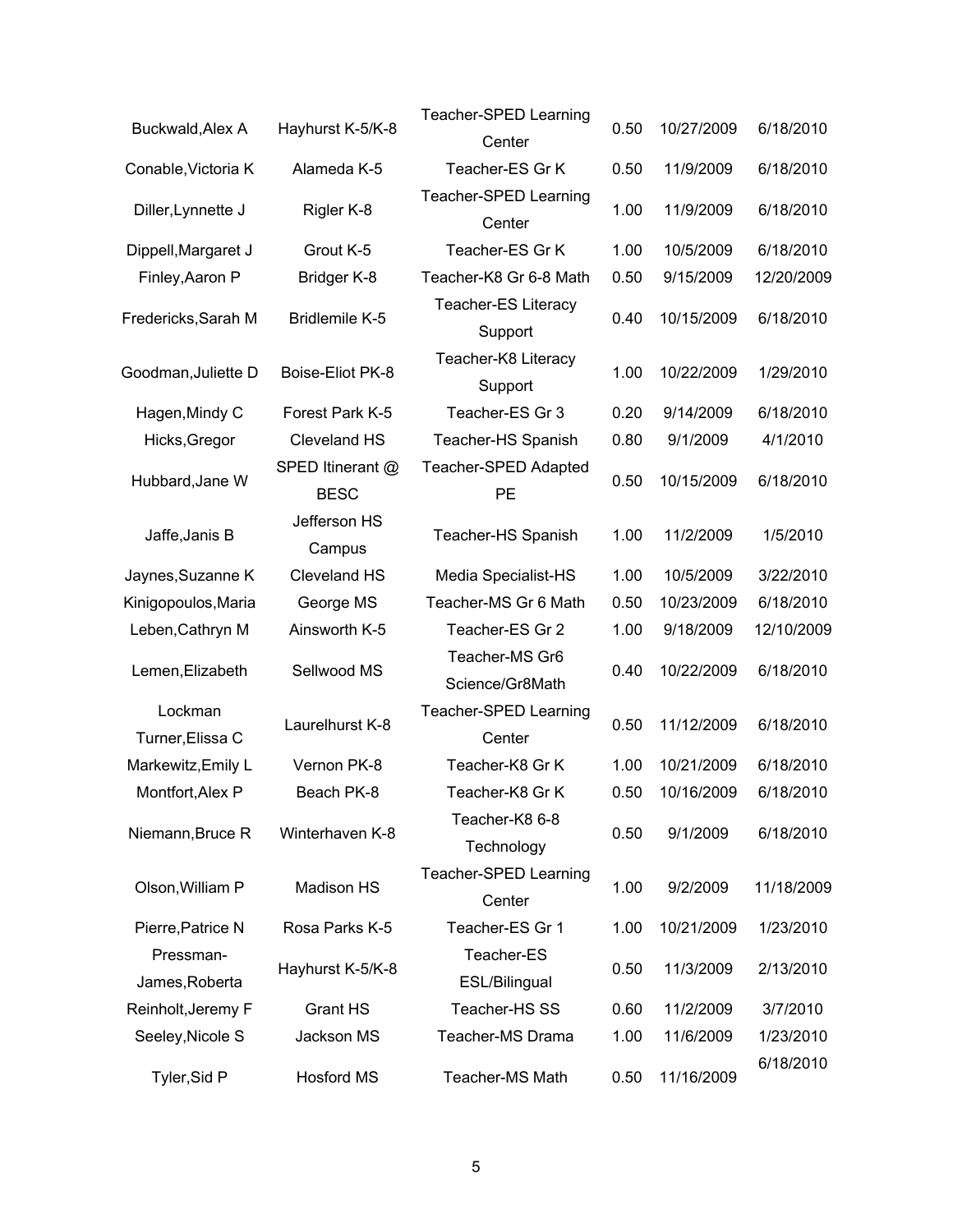| Weist, Kurt F    | George MS     | Teacher-Gr 7 SS/Acad   | 0.50 | 10/27/2009 | 6/18/2010 |
|------------------|---------------|------------------------|------|------------|-----------|
|                  |               | Support                |      |            |           |
| Wright, Julie R  | <b>ACCESS</b> | Teacher-K8 Gr 5-8 Math | 1.00 | 10/12/2009 | 1/25/2010 |
| Wulff, Crystal L | Madison HS    | Teacher-HS             | 0.50 | 11/4/2009  | 6/18/2010 |
|                  |               | Bio/Anat/Physiology    |      |            |           |

*H. Harris*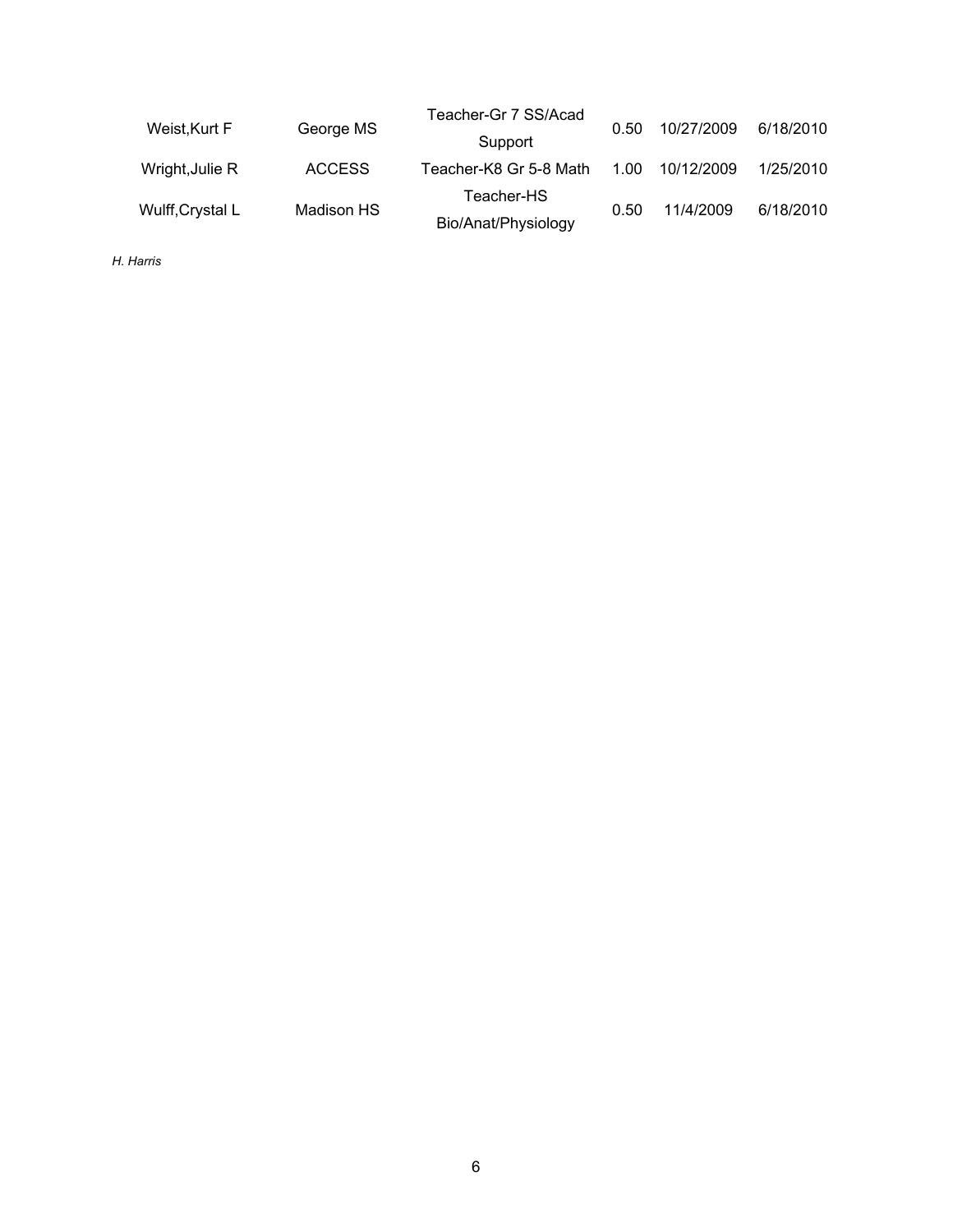## Purchases, Bids, Contracts

The Superintendent RECOMMENDS adoption of the following items:

Numbers 4182 and 4183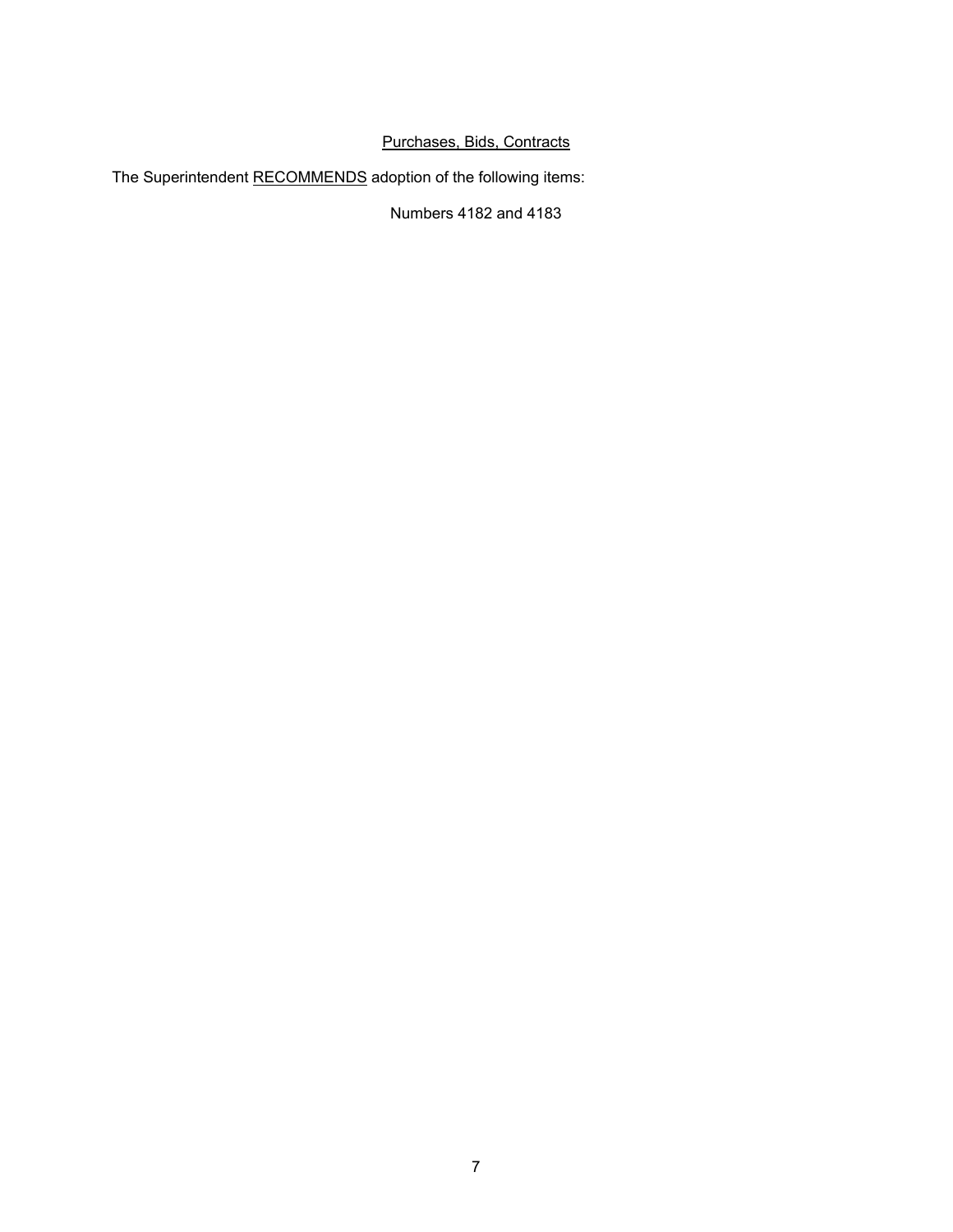#### Expenditure Contracts that Exceed \$25,000 Limit for Delegation of Authority

### **RECITAL**

Board Policy 8.90.101-P, "Contracts," requires the Board of Education ("Board") enter into contracts and approve payment for products, materials, supplies, capital outlay, equipment, and services whenever the total amount reaches \$25,000 or more annually per contractor. Contracts meeting this criterion are listed below.

### **RESOLUTION**

The Superintendent recommends that the Board approve these contracts. The Board accepts this recommendation and by this resolution authorizes the Deputy Clerk to enter into agreements in a form approved by General Counsel for the District.

| Contractor                                               | Contract<br><b>Term</b>         | <b>Contract Type</b>                               | <b>Description of</b><br><b>Services</b>                                                                                                                                         | Fund,<br>Department,<br><b>Grant/Project</b>   | Contract<br>Amount,<br><b>Payment Total*</b> | Responsible<br>Administrator |
|----------------------------------------------------------|---------------------------------|----------------------------------------------------|----------------------------------------------------------------------------------------------------------------------------------------------------------------------------------|------------------------------------------------|----------------------------------------------|------------------------------|
| Oregon<br>Convention<br>Center                           | 11/06/2009                      | Lease Agreement<br>LA 57174                        | District-wide:<br>Ratification of contract<br>for food, beverage, and<br>technical equipment for<br><b>Classified Connections</b><br>for an estimated 700<br>attendees.          | <b>Fund 205</b><br>Dept. 5407<br>Grant G1001   | \$30,000<br>\$0                              | C. Brush                     |
| Oregon<br>Museum of<br>Science and<br>Industry<br>(OMSI) | 09/11/09<br>through<br>06/15/10 | Personal /<br>Professional<br>Services<br>PS 57193 | Pauling Academy:<br>Ratification of contract<br>for school partnership<br>designed to enable<br>ease of use of museum<br>facilities and to include<br>multiple OMSI<br>programs. | <b>Fund 299</b><br>Dept. 3621<br>Grant S0082   | \$25,000<br>\$10,715                         | D. Hamilton                  |
| Northland<br>Systems, Inc.                               | 11/12/09                        | Purchase Order<br>PO 88858                         | District-wide: (38) 48-<br>port switches to<br>upgrade data closets<br>for the VOIP project.                                                                                     | <b>Fund 101</b><br>Dept. 5581                  | \$132,137<br>\$4,135                         | N. Jwayad                    |
| Archon, Inc.                                             | 11/16/09<br>through<br>06/30/10 | Personal /<br>Professional<br>Services<br>PS 57184 | Creston K-8:<br>Ratification of contract<br>for chimney Repairs -<br>Provide Project<br><b>Management Services</b><br>for chimney repair<br>project                              | <b>Fund 191</b><br>Dept. 5597<br>Project F0165 | \$5.000<br>\$184,705                         | T. Magliano                  |
| <b>KPFF</b><br>Consulting<br>Engineers                   | 11/24/09<br>through<br>06/30/10 | Personal /<br>Professional<br>Services<br>PS 57185 | Creston K-8: Engineer<br>services for chimney<br>repair project                                                                                                                  | <b>Fund 191</b><br>Dept. 5597<br>Project F0165 | \$5,000<br>\$87,005                          | T. Magliano                  |
| Reliant<br>Elevator<br>Company                           | 11/24/09<br>through<br>11/24/17 | Service<br>Requirements<br>SR 57187                | District-wide: Elevator<br>equipment, including<br>preventive<br>maintenance, testing<br>and services, as<br>needed pursuant to<br>RFP 08-09-059.                                | <b>Fund 101</b><br>Dept. 5592                  | \$200.000<br>\$0                             | T. Magliano                  |

## **NEW CONTRACTS**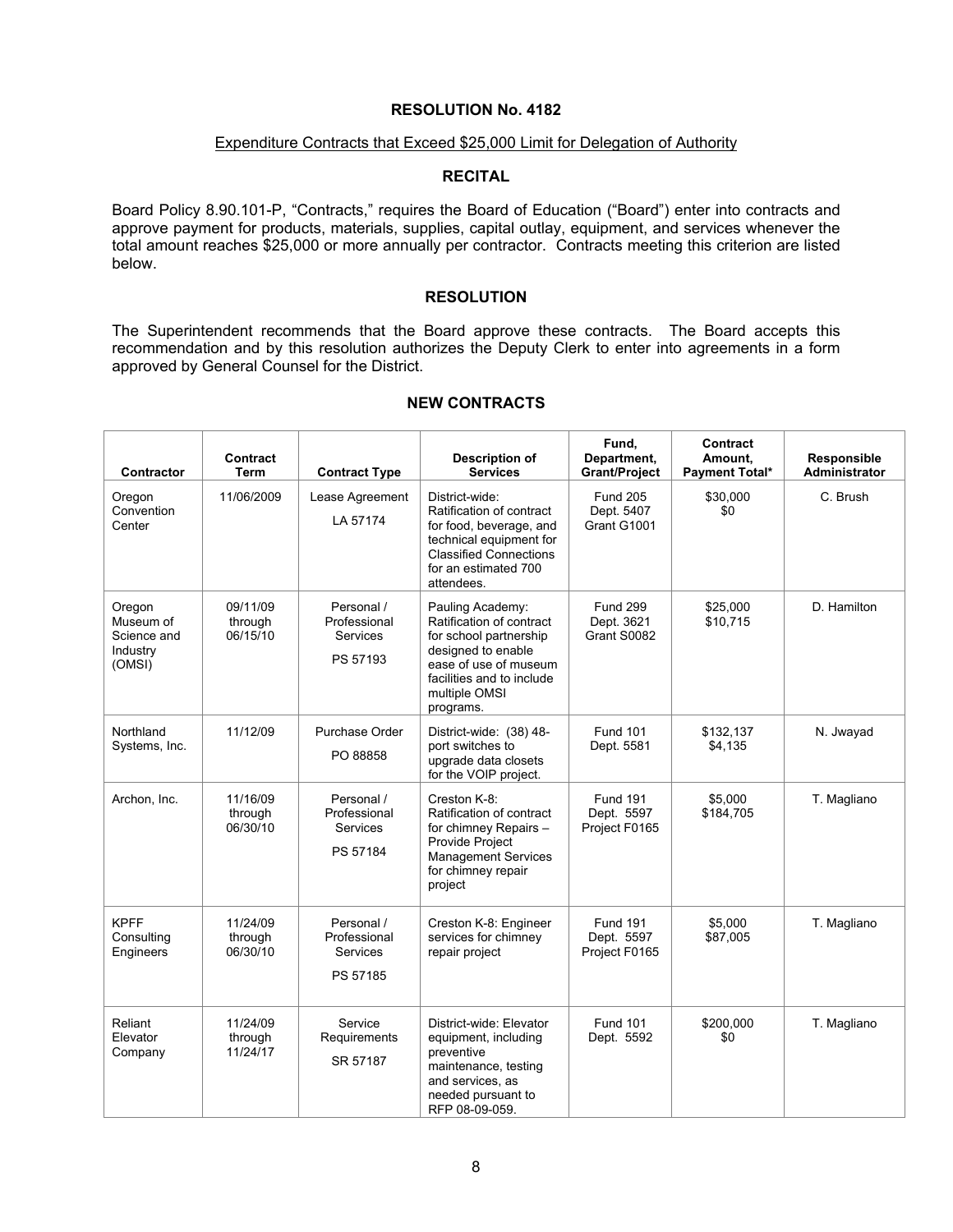| Air Filter Sales<br>and Service -<br>Camfil FARR | 12/01/09<br>through<br>11/30/10 | Service<br>Requirements<br>SR 57197                | District-wide: Furnish<br>all labor and materials<br>necessary to provide,<br>service, install, and<br>dispose of air filters in<br>District heating<br>systems. | <b>Fund 101</b><br>Dept. 5592 | \$120,472<br>\$346     | T. Magliano         |
|--------------------------------------------------|---------------------------------|----------------------------------------------------|------------------------------------------------------------------------------------------------------------------------------------------------------------------|-------------------------------|------------------------|---------------------|
| Point B                                          | 11/24/09<br>through<br>01/31/10 | Personal /<br>Professional<br>Services<br>PS 57186 | District-wide: Provide<br>meeting design and<br>facilitation for the<br>Operations and<br>Finance team under the<br>direction of the Chief<br>Operating Officer  | <b>Fund 101</b><br>Dept. 5510 | \$9,000<br>\$0         | <b>CJ Sylvester</b> |
| Ferrellgas,<br>Inc.                              | 12/01/09<br>through<br>11/30/10 | Material<br>Requirements<br>MR 57179               | District-wide: Furnish<br>propane HD-5 to be<br>used by District and<br>District transportation<br>carrier.                                                      | <b>Fund 101</b><br>Dept. 5560 | \$850,000<br>\$132,043 | P. Weber            |

## **AMENDMENTS TO EXISTING CONTRACTS**

| Contractor                                     | <b>Amendment</b><br>Term        | <b>Contract Type</b>                                              | Description of<br><b>Services</b>                                                                                                                                                   | Fund,<br>Department,<br><b>Grant/Project</b>   | <b>Amendment</b><br>Amount.<br><b>Contract Total.</b><br><b>Payment Total*</b> | Responsible<br>Administrator |
|------------------------------------------------|---------------------------------|-------------------------------------------------------------------|-------------------------------------------------------------------------------------------------------------------------------------------------------------------------------------|------------------------------------------------|--------------------------------------------------------------------------------|------------------------------|
| TEKsystems,<br>Inc.                            | 11/13/09<br>through<br>11/12/10 | Personal /<br>Professional<br>Services<br>PS 54675<br>Amendment 3 | District-wide:<br>Ratification of contract<br>renewal for temporary /<br>contingent /<br>augmentative / project<br>staffing for a range of<br>information technology<br>skill sets. | <b>Fund 101</b><br>Dept. 5581                  | \$1,500,000<br>\$5,980,000<br>\$397,754                                        | N. Jwayad                    |
| Performance<br>Abatement<br>Services, Inc.     | 11/20/09<br>through<br>11/19/10 | Service<br>Requirements<br>SR 55621<br>Amendment 3                | District-wide:<br>Ratification of contract<br>renewal for hazardous<br>materials abatement<br>services, as needed,<br>per RFP08-1052.                                               | <b>Fund 191</b><br>Dept. 5597<br>Project F0121 | \$50,000<br>\$150.000<br>\$26,529                                              | T. Magliano                  |
| <b>Todd Hess</b><br><b>Building</b><br>Company | 11/16/09<br>through<br>12/31/09 | Construction<br>Contract<br>C 56271<br>Change Order 5             | Da Vinci Arts:<br>Ratification of contract<br>amendment for high<br>performance classroom<br>construction services.<br>to furnish and install<br>emergency lighting<br>switch.      | <b>Fund 299</b><br>Dept. 2301<br>Grant S0211   | \$580<br>\$653,040<br>\$152,822                                                | T. Magliano                  |

# **INTERGOVERNMENTAL AGREEMENTS ("IGAS")**

| Contractor                          | Contract<br>Term                | <b>Contract Type</b> | Description of<br><b>Services</b>                                                                         | Fund.<br>Department,<br><b>Grant/Project</b> | Contract<br>Amount | Responsible<br>Administrator |
|-------------------------------------|---------------------------------|----------------------|-----------------------------------------------------------------------------------------------------------|----------------------------------------------|--------------------|------------------------------|
| <b>Portland State</b><br>University | 09/01/09<br>through<br>06/30/10 | IGA 57171            | Renaissance Arts<br>Academy: Ratification<br>of contract to offer<br>college-level course for<br>seniors. | <b>Fund 205</b><br>Dept. 3621<br>Grant G1001 | \$65,335           | C. Brush                     |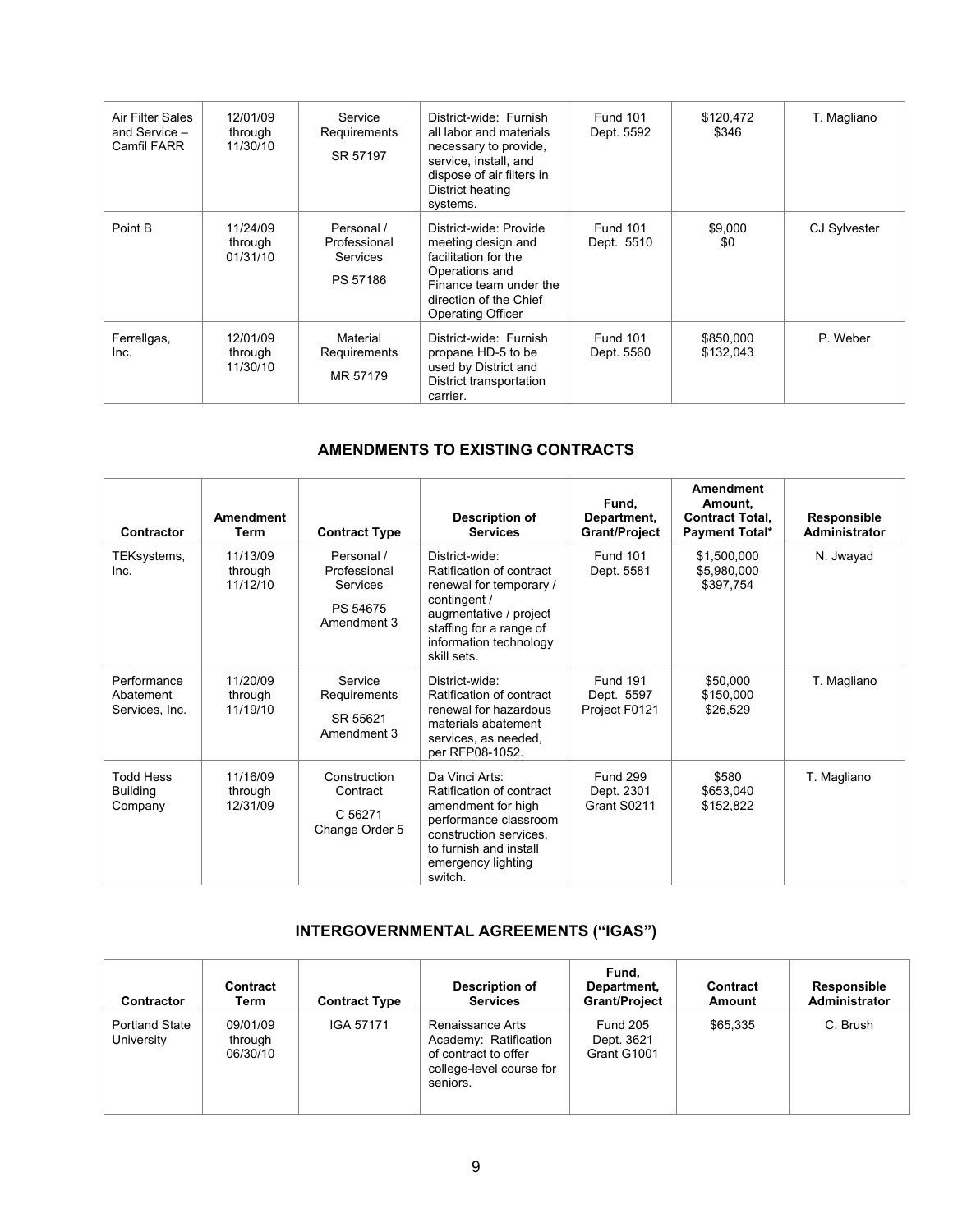| <b>Portland State</b><br>University | 09/01/09<br>through<br>06/30/10 | IGA 57172 | Pauling Academy:<br>Ratification of contract<br>to offer college-level<br>course for seniors. | <b>Fund 205</b><br>Dept. 3621<br>Grant G1001 | \$65,335 | C. Brush |
|-------------------------------------|---------------------------------|-----------|-----------------------------------------------------------------------------------------------|----------------------------------------------|----------|----------|
| <b>Portland State</b><br>University | 09/01/09<br>through<br>06/30/10 | IGA 57173 | Jefferson 9-12:<br>Ratification of contract<br>to offer college-level<br>course for seniors.  | <b>Fund 205</b><br>Dept. 3118<br>Grant G1001 | \$93.864 | C. Brush |

**\*** "Payment Total" is the total amount actually paid to the vendor since July 1, 2009, and thus may be more or less than the "Contract / Amendment Amount" or "Contract Total." Payment Total is not included for IGAs.

*M. Gunter*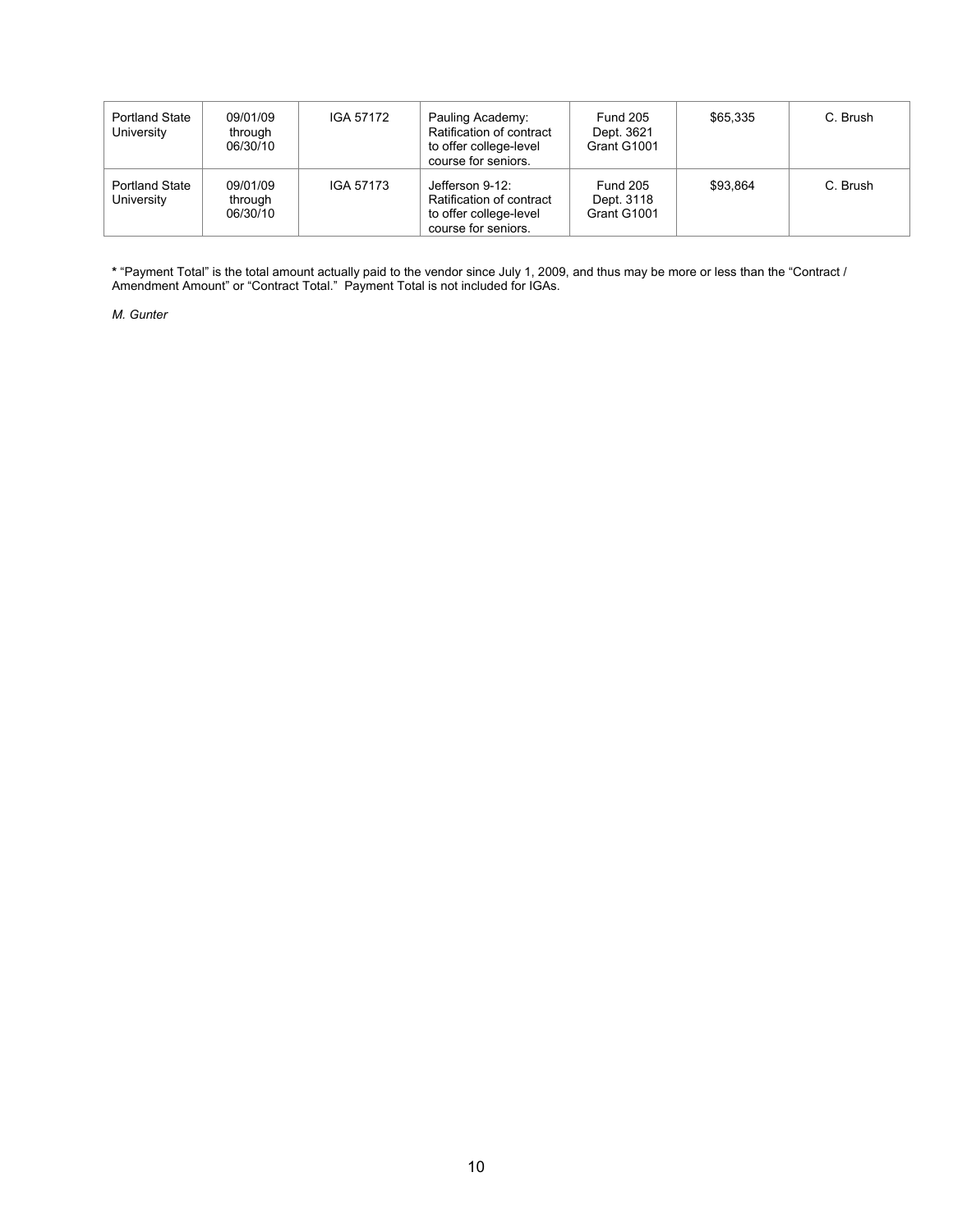#### Expenditure Contracts that Exceed \$25,000 Limit for Delegation of Authority Office of School Modernization Projects Fund

#### **RECITAL**

Board Policy 8.90.101-P, "Contracts," requires the Board of Education ("Board") enter into contracts and approve payment for products, materials, supplies, capital outlay, equipment, and services whenever the total amount reaches \$25,000 or more annually per contractor. Contracts meeting this criterion are listed below.

#### **RESOLUTION**

The Superintendent recommends that the Board approve these contracts. The Board accepts this recommendation and by this resolution authorizes the Deputy Clerk to enter and execute agreements in a form approved by General Counsel for the District.

|                             | 21 <sup>st</sup> Century Program - Professional Services |                          | <b>Total Budget: \$1,050,000</b>                                                                                                                                                                            |                                                                         |  |
|-----------------------------|----------------------------------------------------------|--------------------------|-------------------------------------------------------------------------------------------------------------------------------------------------------------------------------------------------------------|-------------------------------------------------------------------------|--|
| Contractor                  | <b>Contract Terms</b>                                    | <b>Project Number(s)</b> | <b>Description of Contract / Amendment</b>                                                                                                                                                                  | <b>Previously Committed</b><br>Amount / This<br><b>Amendment Amount</b> |  |
| Colbi Technologies,<br>Inc. | 11/24/09 through<br>03/01/10<br>PS-56910<br>Amendment 1  | C0100                    | District-wide - Assist with strategic<br>development of capital project options.<br>Continued assistance, purchase of<br>budget development software and<br>extend the contract period to March 1,<br>2010. | \$23,800<br>\$62,500                                                    |  |
|                             |                                                          |                          | <b>Total Project Budget</b>                                                                                                                                                                                 | \$1,050,000                                                             |  |
|                             |                                                          |                          | <b>This Resolution Request</b>                                                                                                                                                                              | 62,500                                                                  |  |
|                             |                                                          |                          | <b>Previously Committed Amount</b>                                                                                                                                                                          | \$959,178                                                               |  |
|                             |                                                          |                          | <b>Remaining Budget</b>                                                                                                                                                                                     | \$28,322                                                                |  |

| <b>Nine Solar Roof Projects 2009</b>                               |                                                                               | Total Budget: \$15,824,500                                                                                                                                                                                         |                                                                         |  |
|--------------------------------------------------------------------|-------------------------------------------------------------------------------|--------------------------------------------------------------------------------------------------------------------------------------------------------------------------------------------------------------------|-------------------------------------------------------------------------|--|
| <b>Contract Terms</b>                                              | <b>Project Number(s)</b>                                                      | Description of Contract / Amendment                                                                                                                                                                                | <b>Previously Committed</b><br>Amount / This<br><b>Amendment Amount</b> |  |
| 11/05/09 through<br>12/31/09<br>Development<br>Contract            | C0703 & C0707                                                                 | Jackson 6-8 & Roseway Heights K-8:<br>Additional roofing scope not included in<br>original contract. Jackson areas M&N.<br>Roseway Heights area O, R, S, V & U.                                                    | \$11,706,703<br>\$500,535                                               |  |
| D 56687<br>Change Order 6                                          |                                                                               |                                                                                                                                                                                                                    |                                                                         |  |
| 11/05/09 through<br>12/31/09<br>Development<br>Contract<br>D 56687 | C0701, C0702,<br>C0703, C0704,<br>C0705, C0706,<br>C0707, C0708, and<br>C0709 | Atkinson K-5, Creston K-8, Jackson 6-<br>8, Lane 6-8, Lent K-8, Pioneer at<br>Columbia HS, Roseway Heights K-8,<br>Scott K-7, and Woodstock K-5:<br>Additional roofing scope not included in<br>original contract. | \$11,706,703<br>\$209.835                                               |  |
|                                                                    | Change Order 7                                                                |                                                                                                                                                                                                                    |                                                                         |  |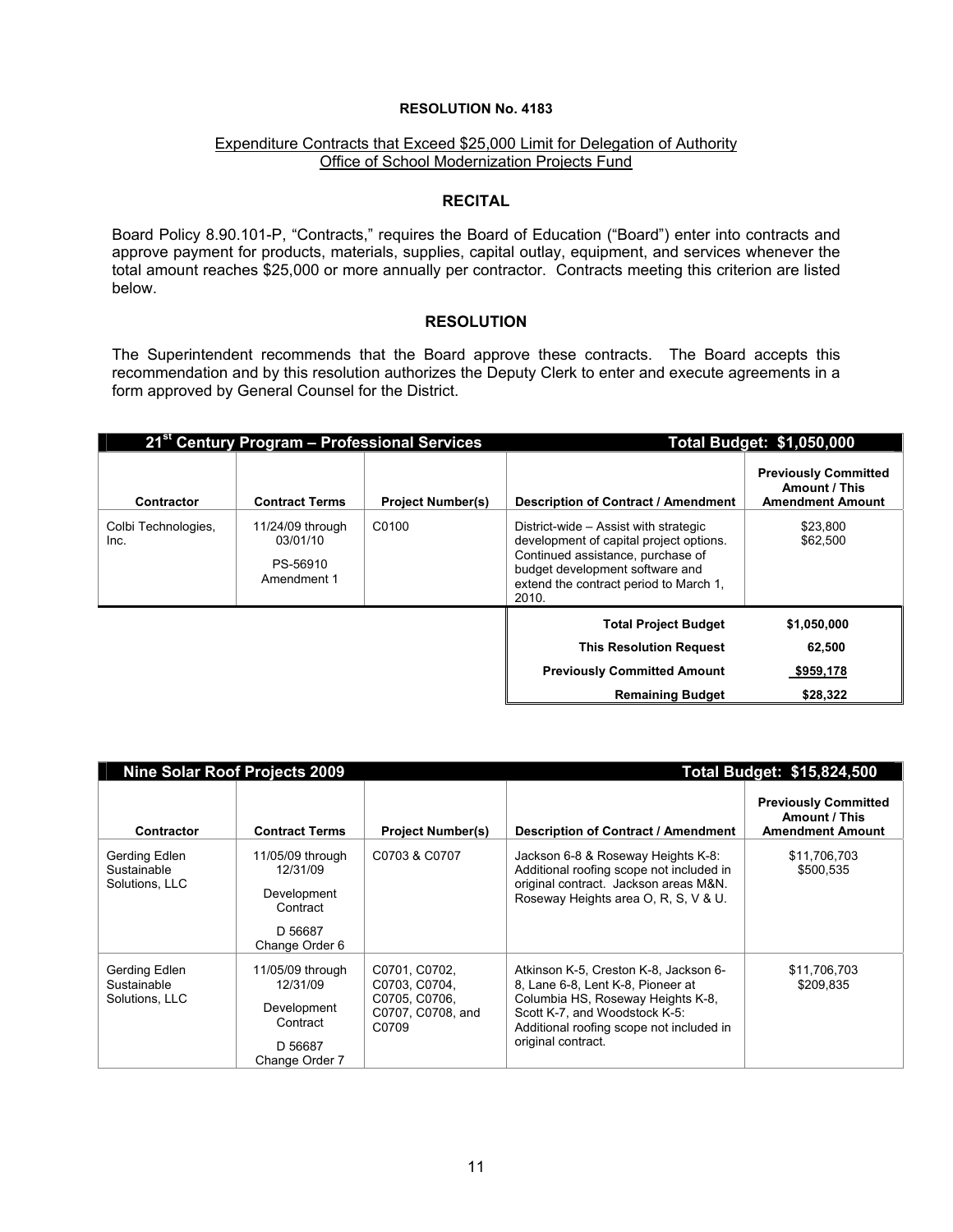|                      |                                                                               |                                                                                                                 | <b>Previously Committed Amount</b><br><b>Remaining Budget</b>                                                                                                                                                                                                              | \$13,034,164<br>\$2,063,393 |
|----------------------|-------------------------------------------------------------------------------|-----------------------------------------------------------------------------------------------------------------|----------------------------------------------------------------------------------------------------------------------------------------------------------------------------------------------------------------------------------------------------------------------------|-----------------------------|
|                      |                                                                               |                                                                                                                 | <b>This Resolution Request</b>                                                                                                                                                                                                                                             | \$729,943                   |
|                      |                                                                               |                                                                                                                 | <b>Total Project Budget</b>                                                                                                                                                                                                                                                | \$15,827,500                |
| Inc.                 | 03/31/10<br>Personal /<br>Professional<br>Services<br>PS 56354<br>Amendment 3 | C0703, C0704,<br>C0705, C0706,<br>C0707, C0708, and<br>C0709                                                    | 8, Lane 6-8, Lent K-8, Pioneer at<br>Columbia HS, Roseway Heights K-8,<br>Scott K-7, and Woodstock K-5:<br>Additional structural engineering related<br>to OHSA approved roof access ladders<br>and canopy deflection design. Extend<br>Contract Period to March 31, 2010. | \$2,573                     |
| James G. Pierson.    | PS 56353<br>Amendment 3<br>10/14/09 through                                   | C0701, C0702,                                                                                                   | Atkinson K-5, Creston K-8, Jackson 6-                                                                                                                                                                                                                                      | \$198,653                   |
|                      | Personal /<br>Professional<br>Services                                        |                                                                                                                 | repair work to roof areas that were not<br>replaced as part of the solar project.                                                                                                                                                                                          |                             |
| McBride Architecture | 10/14/09 through<br>03/31/10                                                  | F0160, F0116, F0162<br>Creston, Lent, Roseway Heights, and<br>and F0164<br>Woodstock - Design services for roof |                                                                                                                                                                                                                                                                            | \$496,900<br>\$9,000*       |
|                      | PS 56353<br>Amendment 3                                                       |                                                                                                                 |                                                                                                                                                                                                                                                                            |                             |
|                      | Personal /<br>Professional<br>Services                                        |                                                                                                                 | replacement not included in original<br>contract. Extend Contract Period to<br>March 31, 2010.                                                                                                                                                                             |                             |
| McBride Architecture | 10/14/09 through<br>03/31/10                                                  | C0707                                                                                                           | Roseway Heights - Architectural roofing<br>design scope for increased roof                                                                                                                                                                                                 | \$496,900<br>\$8,000        |

\*This amendment will be funded by Facilities and Asset Management

*CJ Sylvester*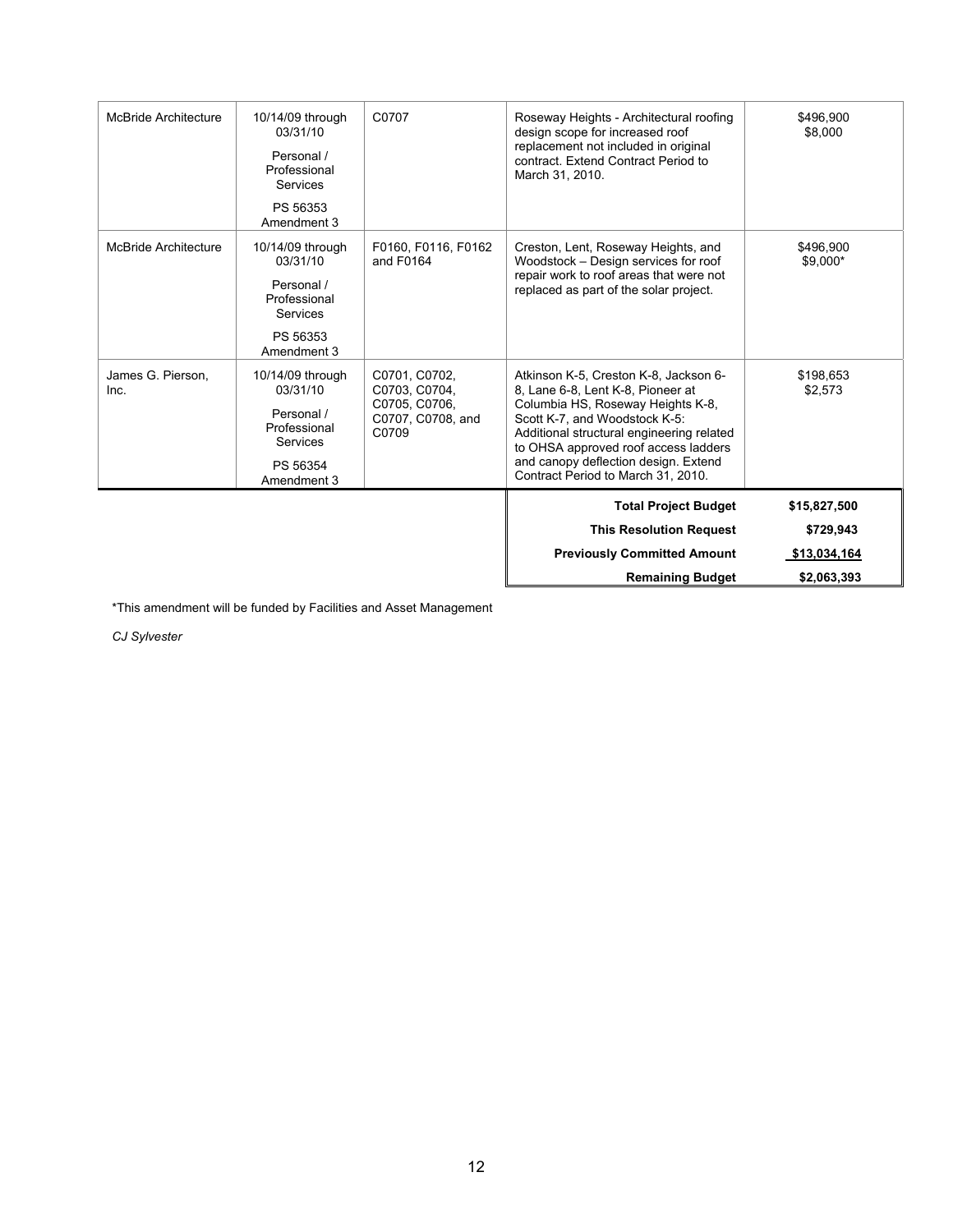# Other Matters Requiring Board Action

The Superintendent RECOMMENDS adoption of the following items:

Number 4184